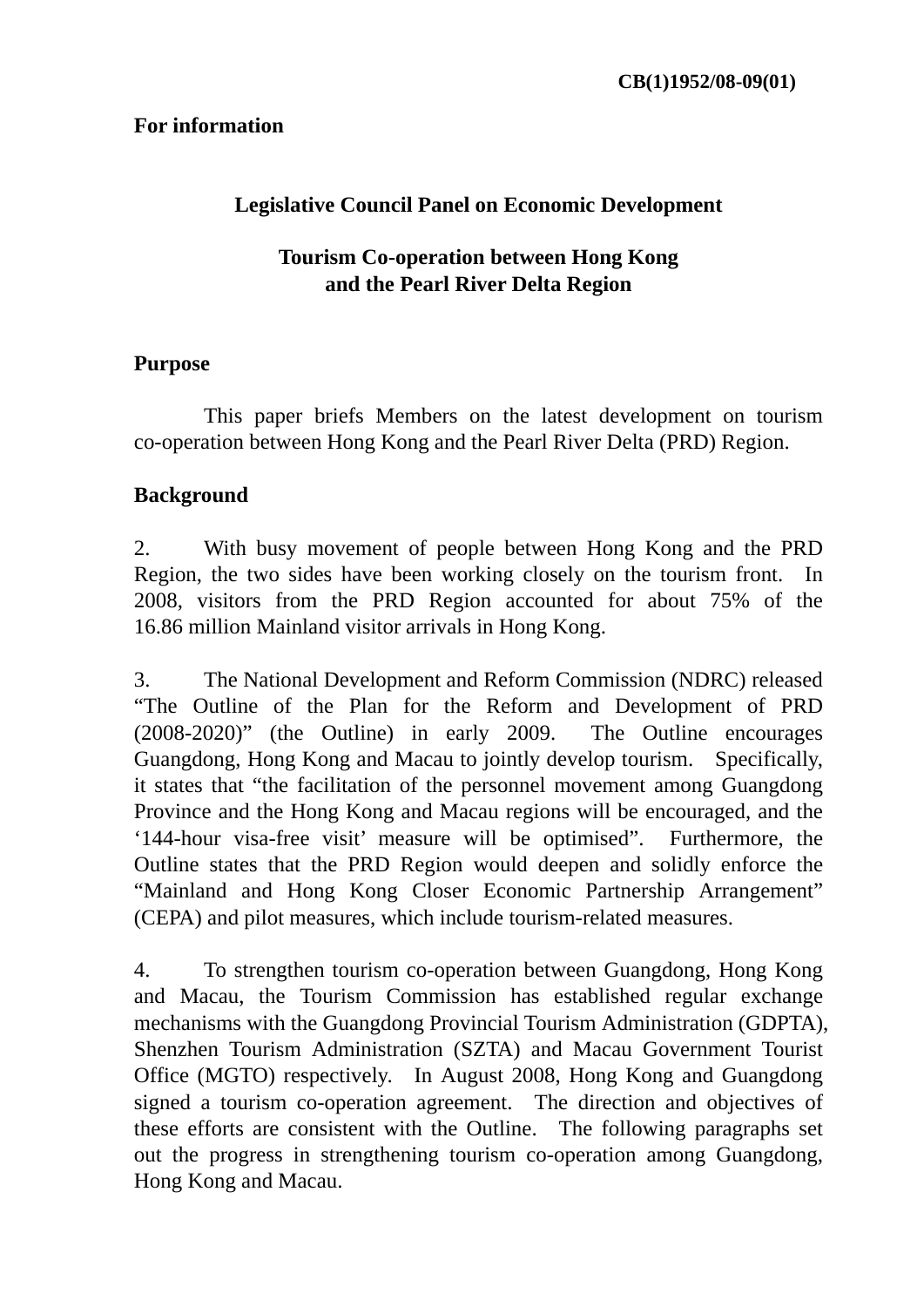# **Facilitation measures for visitors**

5. Guangdong, Hong Kong and Macau have taken a number of measures to facilitate residents to visit the three places as well as tourists from other places to visit the PRD Region.

6. Since the second half of 2008, the Central Government has announced and implemented a number of pilot measures facilitating Shenzhen residents to visit Hong Kong. These include:

- (a) allowing eligible Shenzhen non-permanent residents to visit Hong Kong in group tours (implemented on 15 December 2008);
- (b) introducing a one-year multiple-entry Individual Visit Scheme (IVS) endorsement for eligible Shenzhen permanent residents to visit Hong Kong (implemented on 1 April 2009); and
- (c) implementing arrangements for non-Guangdong residents in Shenzhen to apply for IVS endorsements in Shenzhen to visit Hong Kong (the measure is expected to be implemented within this year).

7. These measures further facilitate Mainland residents to visit Hong Kong, thereby driving Hong Kong's tourism and related trades and boosting our economy. The Guangdong Province is Hong Kong's largest visitor source market in the Mainland. Hong Kong, in collaboration with the Guangdong and Macau Governments, will seek to extend these measures to the rest of the Guangdong Province.

8. Separately, the Mainland has implemented the "144-hour visa-free visit" measure which simplifies immigration procedures for group tours organised for foreign visitors in Hong Kong or Macau to visit the nine PRD cities as well as Shantou for not more than six days. Currently, Guangdong is working on arrangements to extend this measure to the entire Province. Hong Kong will step up the promotion of this measure to attract more international visitors to travel to the Guangdong Province via Hong Kong on "multi-destination" itineraries.

9. In addition, Hong Kong seeks to bring greater convenience to visitors coming to Hong Kong. The period of stay for Macau visitors in Hong Kong has been extended since February 2009. Hong Kong and Macau will also roll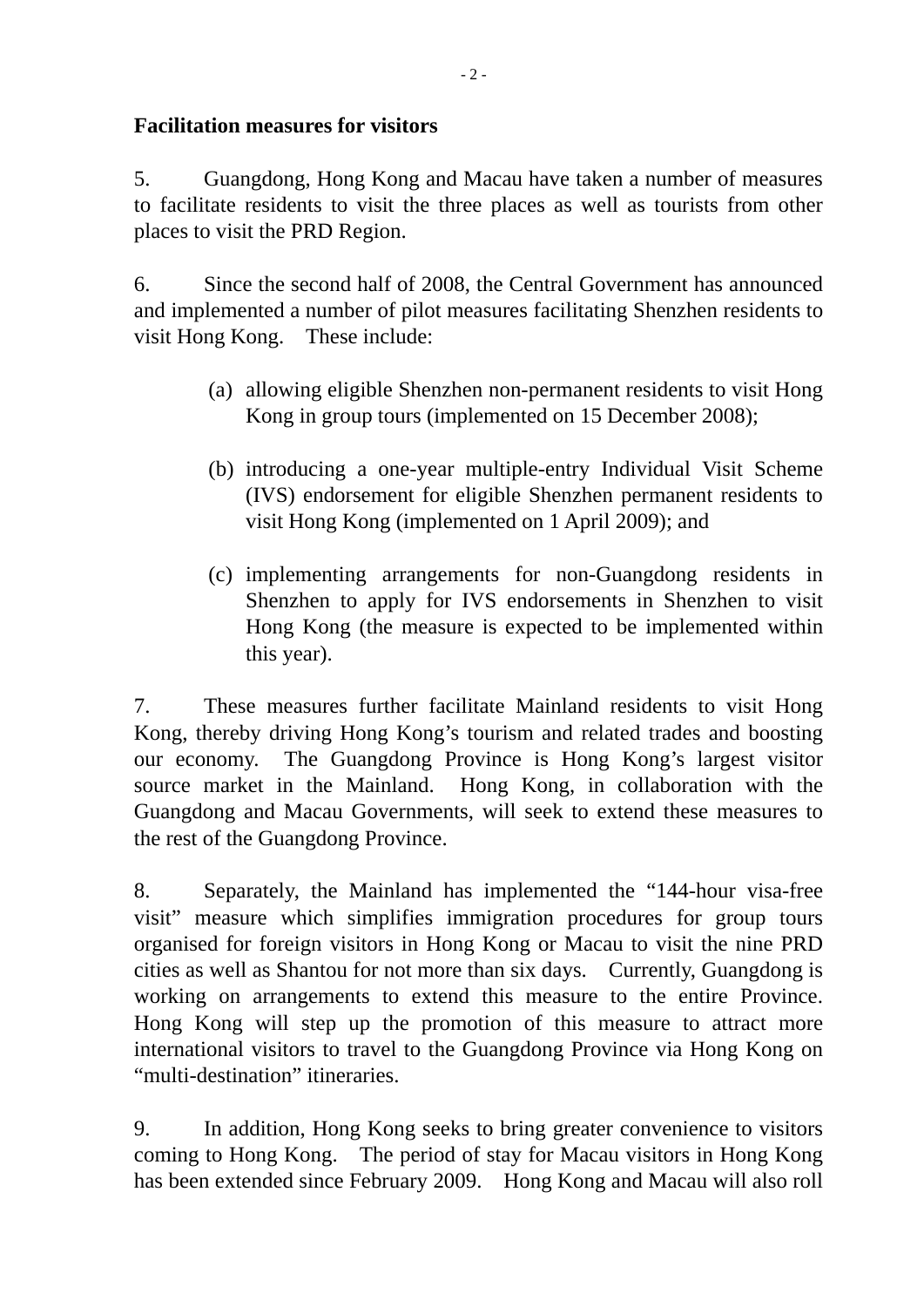out other immigration convenience measures between the two places, which include making automated immigration clearance (namely e-Channels) mutually available for Hong Kong and Macau permanent residents who have enrolled; and allowing permanent residents of the two places to go through immigration clearance at traditional counters with their permanent identity cards only and without having to submit other immigration documents.

10. These measures will encourage residents of Guangdong, Hong Kong and Macau to visit each other and drive tourism spending in the region. They can also help attract more visitors from other places to travel to the PRD Region. Hong Kong will continue to explore more facilitation measures with the Mainland and Macau so as to promote tourism development in the region.

# **Joint promotion**

11. Guangdong, Hong Kong and Macau have distinctive and diversified tourism resources, offering ample opportunities for developing more "multi-destination" itineraries. With concerted efforts, the three places can enhance the overall tourism appeal of the PRD Region and step up joint overseas promotion.

12. To this end, the tourism promotion agencies of Guangdong, Hong Kong and Macau have been conducting joint promotion in many long-haul (e.g. Germany and Australia) and short-haul (e.g. Japan and Southeast Asia) markets through participation in travel expos and organisation of familiarisation visits. In future, Guangdong, Hong Kong and Macau will continue to step up co-operation in tourism promotion, jointly explore new source markets and enhance information exchange, with a view to attracting more international visitors.

## **"Honest and quality tourism"**

13. The Governments of Guangdong, Hong Kong and Macau attach great importance to the consumer rights of visitors. Hong Kong has adopted a multi-pronged approach in promoting "honest and quality tourism" through legislative amendments, more stringent enforcement actions, publicity and trade regulation. The Hong Kong Tourism Board has also set up designated counters for "Quality & Honest Hong Kong Tours" in Guangzhou and Shenzhen etc. to promote quality Hong Kong tours which will not impose self-paid activities, designated shopping or surcharges on tour participants. In 2007, the Hong Kong Consumer Council launched the "Shop Smart in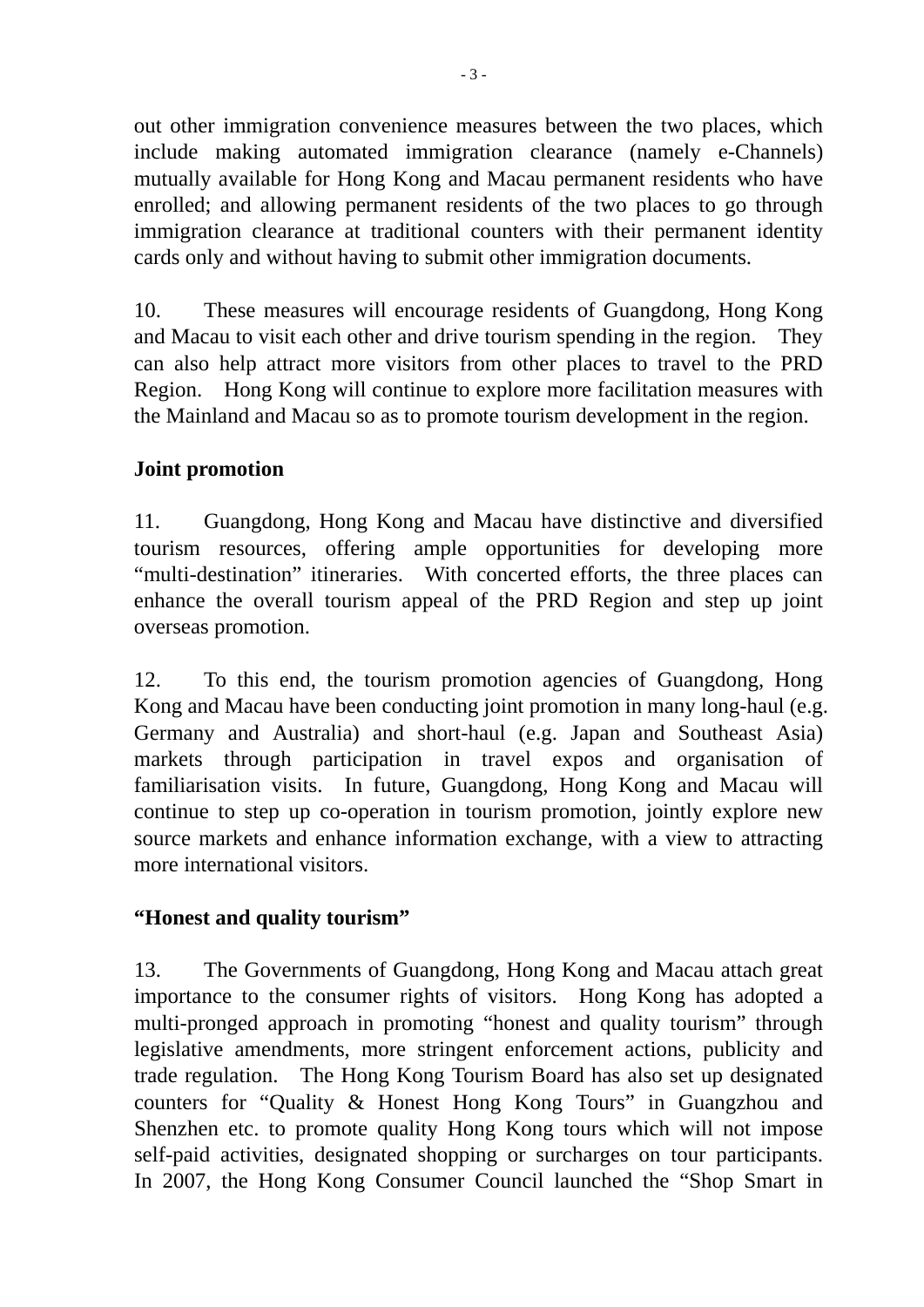Hong Kong" website to provide Mainland visitors with advice on shopping in Hong Kong. The website has been hyperlinked to those of GDPTA, SZTA and MGTO among others.

14. The newly enacted Mainland "Regulation on Travel Agencies" and the "Detailed Rules for the Implementation of the Regulation on Travel Agencies" took effect in May 2009. Under this framework which serves to better protect visitors' rights, Hong Kong will co-operate more closely with Guangdong in regulating the travel market and promoting quality tourism products, jointly rooting out market malpractices stemming from the "zero/negative-fare tours", and maintaining market order, thereby fostering the healthy development of tourism in both places in the long-term.

# **Facilitation of the operation of Hong Kong travel agents in Guangdong**

15. The Central Government, the Guangdong Province and the HKSAR Government have been promoting tourism development in Guangdong and Hong Kong by introducing CEPA measures and pilot measures for implementation in Guangdong. Currently, Hong Kong travel agents can operate domestic and inbound tours in the Mainland as well as group tours to Hong Kong and Macau for Mainland residents in the nine provinces of the Pan-PRD Region. 20 local travel agents have obtained the "Certificate of Hong Kong Service Supplier" and can operate business in the Mainland. A number of local travel agents have also started operation in places such as Guangzhou and Shenzhen.

16. The HKSAR Government has been liaising closely with Mainland authorities on the implementation of various tourism liberalisation measures under CEPA. According to CEPA Supplement V signed last year, the Central Government would delegate to the Guangdong Province the authority to approve applications submitted by Hong Kong service suppliers for establishing travel agencies in Guangdong. We have already suggested the Guangdong side to streamline and expedite the approval procedures, and announce the implementation details as soon as possible. At the same time, we will also continue to pursue with the Central and Guangdong authorities our proposal to expand the scope of business operation for Hong Kong travel agents in the Mainland, so that they could provide quality tourism products and services to Mainland residents.